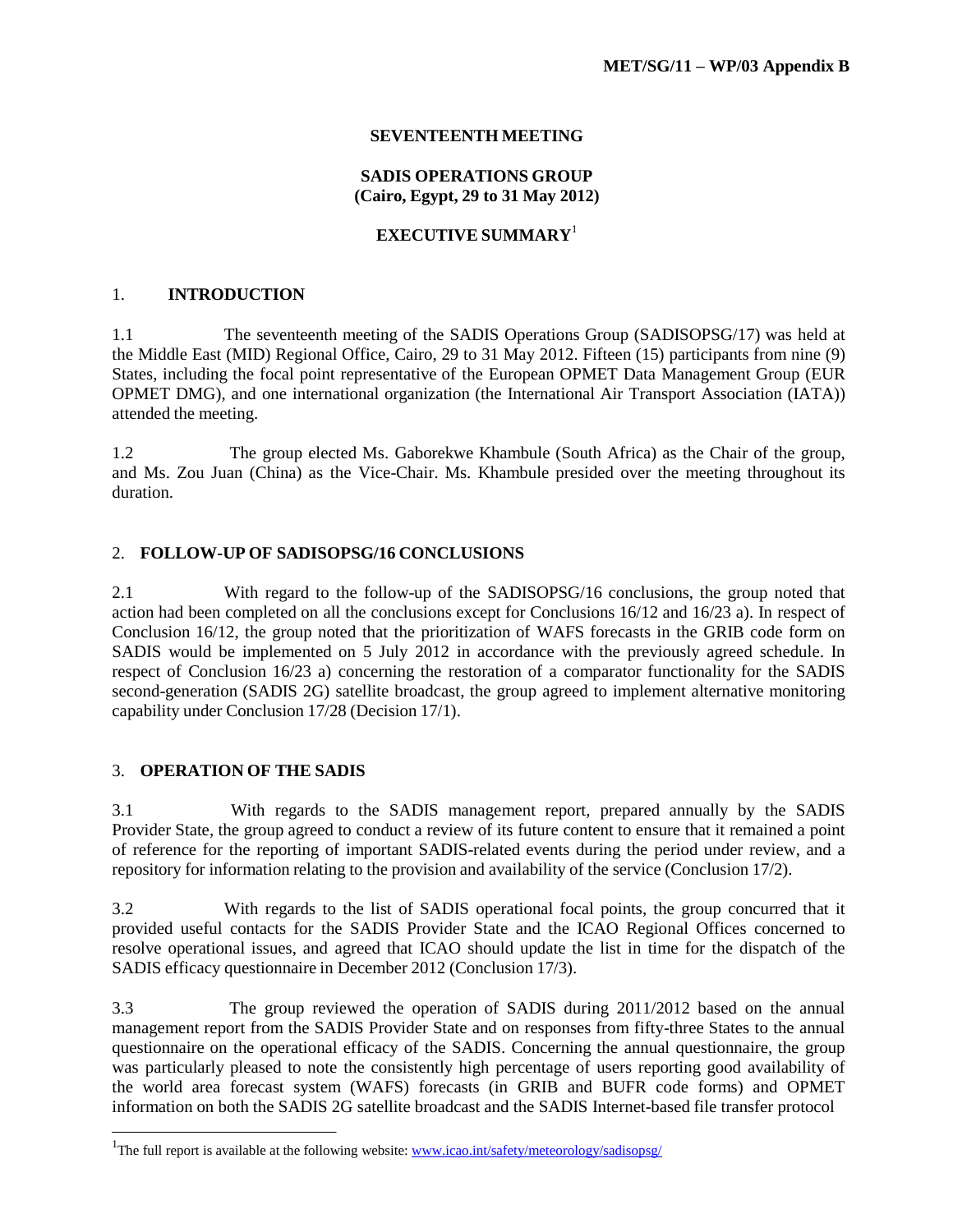(FTP) services. Recognizing that the SADIS FTP service would be withdrawn from service on 30 November 2012 (in accordance with Conclusion 16/15), and given the availability (on SADIS) of WAFS forecasts in the GRIB 2 code form in addition to GRIB 1 code form, the group agreed to a revision to the format of the annual questionnaire in this regard (Decision 17/4). The group, including IATA, also agreed that the SADIS satellite broadcast and SADIS Internet-based FTP services had continued to meet the operational requirements during the period under review and that the SADIS Cost Recovery Administrative Group (SCRAG) be informed through its Chair accordingly (Conclusion 17/5).

3.4 The group reviewed the SADIS inventory for 2012/2013, and, in order to ensure that SADIS continued to meet the approved operational requirements, proposed amendments to the inventory that would be forwarded to the SCRAG through its Chair accordingly (Conclusion 17/6). The group agreed that a recently identified faulty switch on the SADIS 2G uplink infrastructure should be replaced by the SADIS Provider State to maintain the expected level of service resilience, acknowledging the associated costs and timescale to implement a replacement unit, and that the SCRAG be informed through its Chair accordingly (Conclusion 17/7).

3.5 The group reviewed and consequently endorsed a policy that describes the process for determining from which Internet-based service (SADIS FTP/Secure SADIS FTP and/or the WAFS Internet File Service (WIFS)) a State/user should obtain authorized access to the OPMET information and WAFS forecasts (Decision 17/8), and noted that this was included in a new (fifth) edition of the SADIS User Guide accordingly.

## 4. **CONTENT OF THE SADIS BROADCAST**

### 4.1 **OPMET information**

4.1.1 With regards to recurrent requests for the modification of TAF requirements from AOP aerodromes, it was recalled that such requests should be addressed to the ICAO regional office(s) concerned, since the provision of TAF was subject to formal regional air navigation (RAN) agreement. Meanwhile, the group reviewed a proposal made by IATA concerning OPMET information from non-AOP aerodromes. The group noted that the proposal also included a request by the Netherlands, through IATA, that included OPMET information from offshore structures (non-AOP) located in the North Sea to align with the facilities and services implementation document (FASID) Table MET 1C of the ICAO European Air Navigation Plan (Doc 7754). Having reviewed and endorsed the aforementioned proposals, the group tasked the Secretariat to modify the requirements, subject to States' concurrence, accordingly (Conclusion 17/9).

4.1.2 With regards to the harmonization of OPMET information on SADIS and the ISCS/WIFS, the group agreed to readdress the issue in the form of an alignment activity of SADIS and WIFS with Annex 1 of the SADIS User Guide (noting that ISCS would be withdrawn on 1 July 2012) (Conclusion 17/10). In view of a need to maintain the currency of OPMET information requirements and provision on SADIS and ISCS/WIFS, the group agreed to the establishment of a notification process for the SADIS and ISCS/WIFS Gateway Providers and the regional OPMET data banks when updates to Annex 1 of the SADIS User Guide have taken place (Conclusion 17/11).

4.1.3 The group, including IATA, reaffirmed a requirement recorded at SADISOPSG/1 for the dissemination of special air-reports on SADIS (Decision 17/12) and agreed that SADIS Gateway implement necessary routing of such reports received to the SADIS broadcast accordingly (Conclusion 17/13). In addition, the group requested the development, by an appropriate ICAO group, of a draft amendment proposal to Annex 3 – *Meteorological Service for International Air Navigation* that provides for the dissemination of special air-report to the centres designated by regional air navigation agreement for the operation of aeronautical fixed service satellite distributions systems (Conclusion 17/14).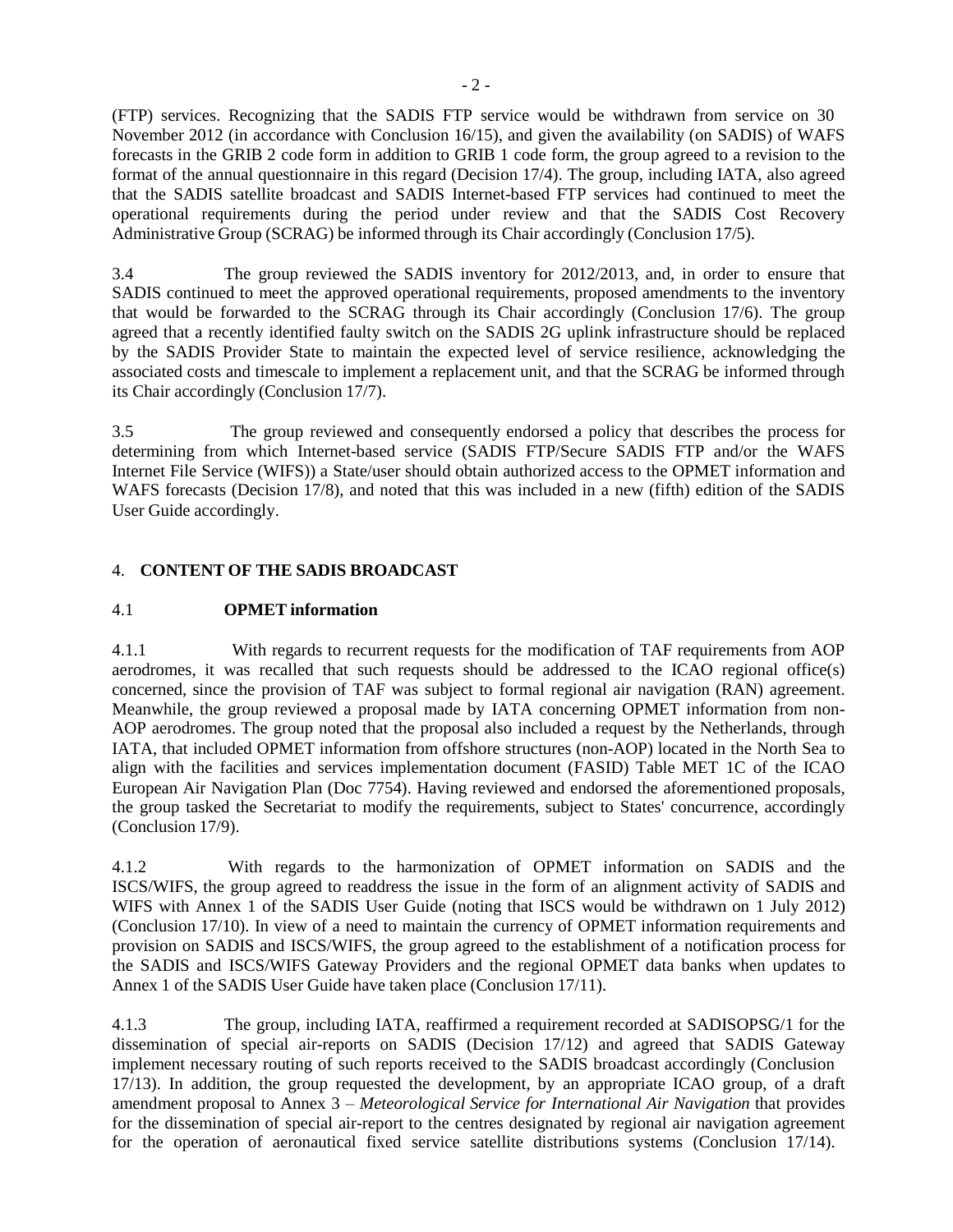Recognizing that the incorrect allocation, by States, of WMO abbreviated header lines (AHL) for special air-reports could hamper availability at the SADIS Gateway and thus on the SADIS broadcast, the group agreed to the establishment of an inventory of WMO AHLs used by States to promulgate special airreports (Conclusion 17/15).

## 4.2 **WAFS forecasts**

4.2.1 With regards to Annex 4 to the SADIS User Guide, which lists the WAFS forecasts disseminated on SADIS, the group noted that no substantive changes to WAFS service provision had occurred since the last meeting. However, as part of the annual review of the SADIS User Guide, Annex 4 had been realigned concerning the WAFS GRIB and significant weather (SIGWX) forecast content and the examples of WAFS SIGWX forecast charts. Additionally, there had been a transfer of non-WAFS related material from Annex 4 of the SADIS User Guide to a new Annex (namely Annex 5).

## 5. **DEVELOPMENT OF THE SADIS**

## 5.1 **Report of the SADISOPSG Technical Developments Team**

5.1.1 The group recalled that the SADISOPSG Technical Developments Team was expected to monitor, report, and propose action on, technological developments having an impact on SADIS. The group noted that the issues dealt with by the SADISOPSG Technical Developments Team since the last meeting were related to:

- a) Establishment of an integrated services digital network (ISDN) backup capability for SADIS 2G;
- b) Establishment of a threshold for an operational data volume concerning the SADIS FTP/Secure SADIS FTP services; and
- c) Procurement of an additional VadEdge 4200 unit at the SADIS Provider for improved SADIS 2G reception capability.

5.1.2 In respect of the establishment of an ISDN backup capability for SADIS 2G between the ISCS/WIFS Gateway Provider and the SADIS Gateway Provider; and between the SADIS Gateway Provider and the SADIS satellite uplink facility, the group was pleased to note that a test programme instigated since the last meeting had demonstrated the operational capability of the link, and that the link had proven very effective during an operational contingency mode in July 2011. The group agreed that the ISDN backup capability for SADIS 2G could therefore be considered operational (Decision 17/16). In addition, the group invited to SADIS Provider State to initiate routine tests and optional stress tests of the ISDN link, with the costs associated with such tests and any operational activation of the backup arrangement being recoverable under the SADIS cost recovery arrangement. In this regard, the group requested that the SCRAG being informed through its Chair accordingly (Conclusion 17/17).

5.1.3 In respect of the establishment of a threshold of data volume to be used to determine if a user of the SADIS Internet-based FTP services (SADIS FTP/Secure SADIS FTP) was making use of the service(s) operationally, and in view of the availability of the WIFS as a backup for authorized SADIS users, the group reviewed and endorsed access criteria (Decision 17/18), and concurred that they be considered for inclusion in the SADIS User Guide accordingly (Conclusion 17/19).

5.1.4 In respect of the procurement of an additional VadEdge 4200 unit to align the SADIS Provider State's SADIS 2G reception capability with that of the users, the group was pleased to learn that an additional VadEdge 4200 unit had been procured in August 2011.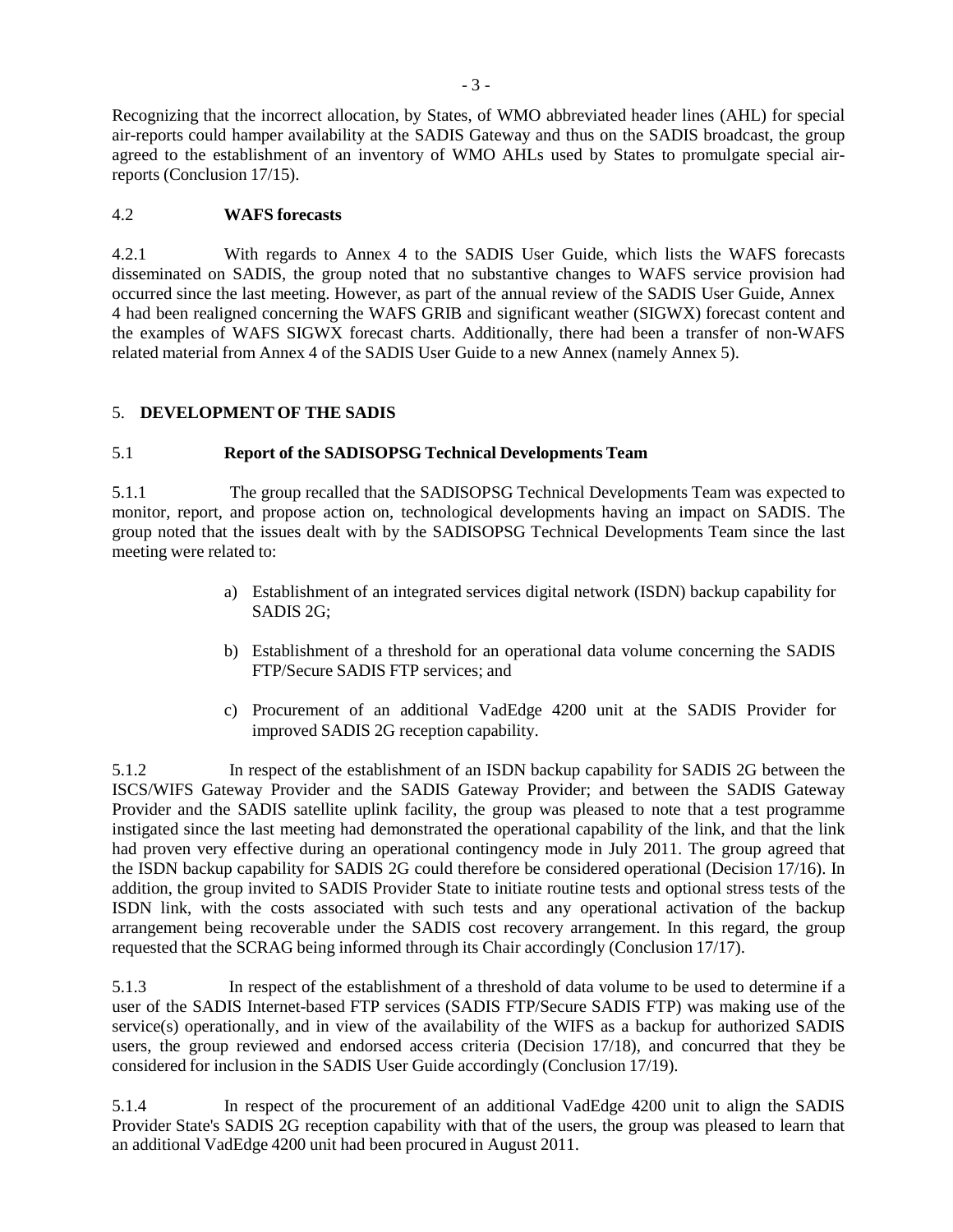# 5.2 **SADIS satellite broadcast**

5.2.1 The group reviewed a comprehensive report by an ad-hoc group concerning the future of the SADIS satellite broadcast beyond 2015. The report provided a technical overview of satellite and alternative technologies, future data content, and costs estimates for a range of possible solutions. The group noted that the ad-hoc group had concluded that if any significant change to the current SADIS 2G satellite broadcast were considered necessary, then guidance should be sought from the planned ICAO Meteorology Divisional Meeting in 2014 due to the potentially far-reaching consequences for SADIS user States. In addition, the group recognized that there was a need to consider future (SADIS) service provision in the context of the aviation system block upgrades (ASBU) concept that was forming a principle component of the ICAO's Twelfth Air Navigation Conference (AN-Conf/12) in November 2012 in view of fostering the implementation of the global air traffic management system. In this regard, the group agreed to develop recommendations concerning future (SADIS) service provision in time for the next meeting (Conclusion 17/20).

# 5.3 **SADIS Internet-based FTP Service**

5.3.1 Recalling that the SADIS FTP service would be withdrawn on 30 November 2012, and taking into account a comprehensive progress report prepared by the SADIS Provider State on the SADIS FTP and Secure SADIS FTP services, the group agreed that States/users should be reminded of the importance of registering for, migrating to and making operational use of the Secure SADIS FTP service (Conclusion 17/21). In addition, the group agreed that progress reports on the SADIS Internet-based FTP services be ceased forthwith, noting that usage and availability statistics would instead be included in the annual SADIS management report (Decision 17/22).

5.3.2 Taking into account an investigation conducted by the WAFS Implementation Task Force of the CNS/MET Sub-Group of the APANPIRG concerning the operational use of services and products from service providers of the WAFS in the Asia/Pacific Region, including the Secure SADIS FTP Service, the group concluded that it would beneficial to conduct a feasibility study into increasing the allocated bandwidth of the Secure SADIS FTP service in time for the next meeting (Conclusion 17/23).

# 6. **LONG-TERM PLANNING OF SADIS**

6.1 Based on an update by the SADIS Provider State, the group endorsed a concise long-term plan for SADIS for the years 2013 to 2017 (Decision 17/24).

# 7. **THE SADIS USER GUIDE**

7.1 The group noted that amendments to the SADIS User Guide had been necessary to take into account, *inter alia*, the cessation (on 30 November 2012) of the SADIS FTP service, the cessation of the ISCS G2 satellite broadcast (on 1 July 2012), the distribution of GRIB 2 code form WAFS forecasts on SADIS, enhancement of Annex 4 of the SADIS User Guide and the development of a (new) Annex 5 of the SADIS User Guide, and the transfer of the terms of reference of the SADISOPSG from the SADIS User Guide to the SADISOPSG website<sup>2</sup>. In view of the scope of these changes, and others of a largely editorial nature, the group endorsed a new (fifth) edition of the SADIS User Guide accordingly (Decision 17/25).

<sup>2</sup> [www.icao.int/safety/meteorology/sadisopsg/](http://www.icao.int/safety/meteorology/sadisopsg/)